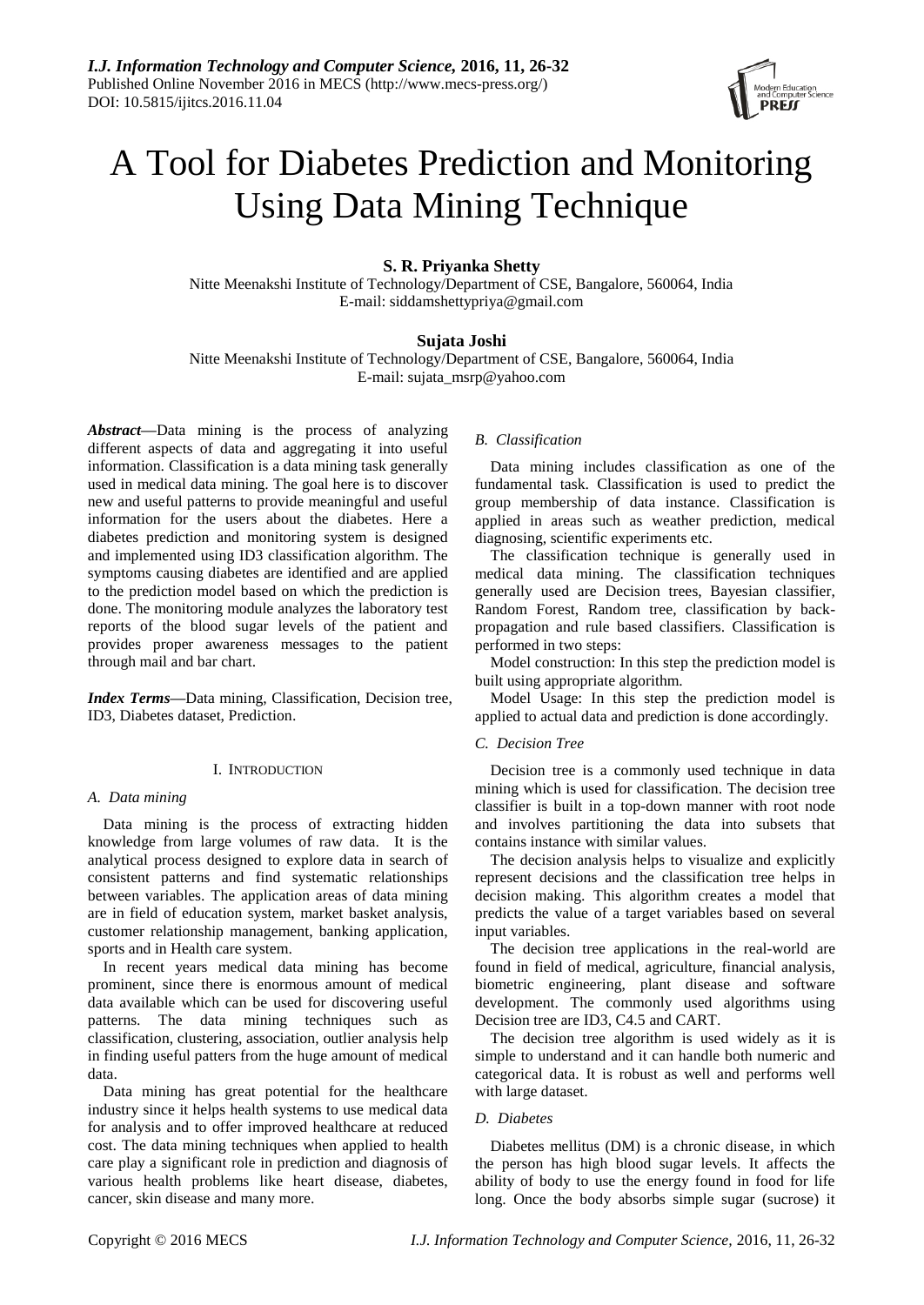usually converts them into glucose and it will act as main source fuel for the body. The glucose usually transports through bloodstreams and is taken up by cells.

There are three types of Diabetes. They are:

- Type1 Here the pancreas does not produce required amount of insulin and hence the glucose level in blood is above normal range. People suffering from this type are usually dependent on external insulin.
- Type2 –Here the cells of the body fail to use the insulin produced because of insulin resistance.
- Gestational diabetes This occurs when pregnant women who do not have the diabetes history will be found diabetic with high blood sugar level.

Presently 1.5 to 4.9 million deaths are occurring every year because of diabetes and it may increase to 500 billion till 2030. So it is better to know the state of the disease based upon the symptoms and follow the required measures to keep the blood sugar level in control. Here a tool is developed with the help of data mining technique, which predicts the person as diabetic or non diabetic. It also helps diabetic patients to monitor their blood sugar levels.

#### II. RELATED WORK

[1] Presents the study to apply different data mining techniques in the healthcare application by using different tools on different types of disease that are commonly seen in many people. The algorithms and techniques play important role in diagnosing and predicting the disease in healthcare field. The mining techniques applied to the health data are classification, clustering, association rule mining and Naïve Bayes. After applying these methods on different kinds of disease it was found the accuracy around 97.77% for cancer prediction.

[2] The study includes the characteristics of diabetes and to find the number of people suffering from diabetes. This process is performed by considering the diabetic population of 249 instance and 7 unique attributes. The dataset of 249 instances are applied to WEKA tool and performed on algorithms such as Bayes network classifier, J48 Pruned tree, REP tree and Random forest. This survey was done to create awareness about the increasing population of diabetes among people all over the world and helps in knowing the status of the disease.

[3] Presents the study that includes different data mining algorithms applied on diabetes data set, it also included the data mining measures/ fitness criteria such as: sensitivity, specificity, accuracy, positive precision, negative precision and error rate. This all were performed to find out the best prediction measure for diabetes to classify tested positive or tested negative. The measure calculation is performed based on the confusion matrix that include "true positive, true negative, false positive and false negative".

[4] The awareness tool is created for diabetic foot problem which is often seen in diabetic patients. The model is built by using the ontology model, which includes the 4

main modules like: patient, support, report and results. The support includes the advice, action and reminder activities. The report includes the foot observations, fife style factors, medical test and symptoms. Based upon the foot observation the results like: immediate action or symptom advice or foot reminders are sent to the patients. This tool is helpful in raising the awareness of dangers developed as diabetic foot in diabetes patients.

[5] The Diabetes Early Warning System considers the non laboratory data set of diabetic and non diabetic patients. The data includes the attributes such as age, gender, height, weight and family history. Found achieving the accuracy of 90% on hyper tension patients and 85% on diabetic patients. Also found out the number of people under risk were 75%. The algorithms used for this analysis are AdaBoost and C4.5. It was helpful in predicting of diabetes in new patients.

[6] The Temporal reasoning system consists of three subsystems: Nutria-Diet subsystem, Insulin-Glucose subsystem and Therapy Planner and Diagnosis subsystem. Artificial intelligence is used for temporal reasoning task. This system helps to plan the therapy for the diabetic patients based on the diagnosis performed on patient earlier, which is extracted from the database.

[7] Fuzzy logic is used to improve the prediction rate of the diabetes. Based on the knowledge of patient's diagnosis and experience, the system will predict the diabetes. The crisp data is converted to fuzzy data, then by using the IF-THEN rule the fuzzy input is converted to fuzzy output. The decision making algorithms are used to perform the required operation and Defuzzification helps to get the crisp set from fuzzy set.

#### III. SYSTEM ARCHITECTURE

System design is the process of defining system architecture, modules and interfaces for the proposed system to satisfy specified requirements.



Fig.1. System Architecture.

The System architecture is shown in the Fig 1. The Diabetes Data set is given as input to the Diabetes prediction and awareness system. The Diabetes predictor helps in prediction of diabetes based on the symptoms provided. The Diabetes monitor system helps in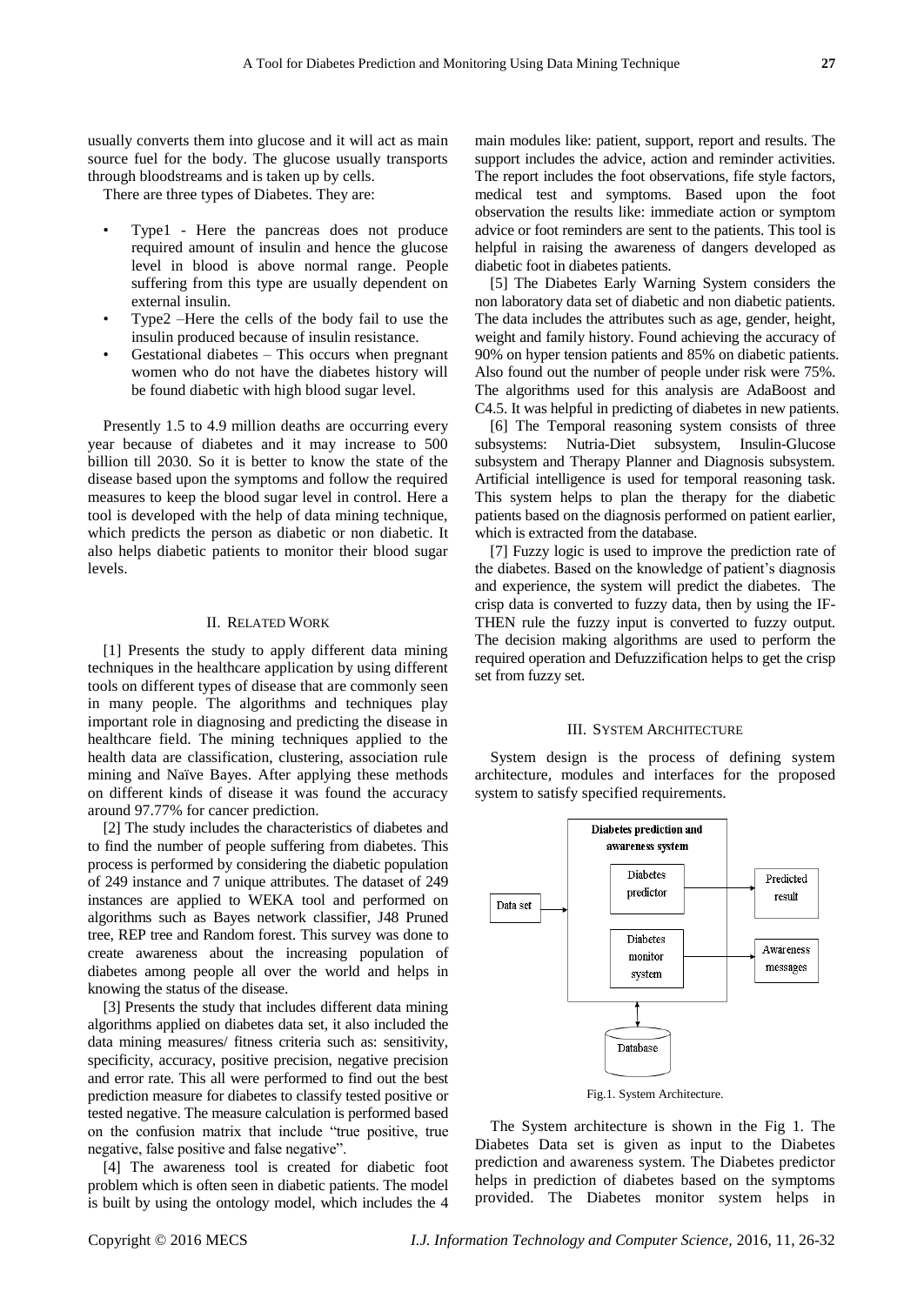monitoring the blood sugar level and provides the awareness message based on the sugar level.

The standard blood sugar levels are shown in Table 1 in which indicate the category of diabetes. Based upon the category, in proposed system the necessary awareness message are provided to the users.

Table 1. Blood sugar level chart

| Blood sugar chart              |                       |                  |                                       |  |  |  |
|--------------------------------|-----------------------|------------------|---------------------------------------|--|--|--|
|                                | Fasting Value (mg/dl) |                  | Post Prandial (mg/dl)                 |  |  |  |
| Category                       | Minimum<br>Value      | Maximum<br>Value | Value 2 hours after<br>consuming meal |  |  |  |
| Normal                         | 70                    | 100              | Less than 140                         |  |  |  |
| Early<br><b>Diabetes</b>       | 101                   | 125              | 141 to 200                            |  |  |  |
| Established<br><b>Diabetes</b> | More than<br>126      |                  | More than 200                         |  |  |  |

The awareness message is sent to the user through mail for knowing their health status. The bar chart includes the five times checkup details of fasting and post prandial blood sugar level, which helps in keeping track of his health status.

#### IV. METHODOLOGY

#### *A. ID3 (Iterative Dichotomiser 3)*

The ID3 algorithm is used to generate decision tree from the data set. It is mostly used in machine learning domain. It accepts only categorical attributes for building the model.

#### *Algorithm:* Iterative Dichotomiser 3

This algorithm begins by taking the training dataset as input. The entropy and information gain is calculated for all attributes of training dataset. The attributes are ranked based on the information gain. Splitting attribute is chosen based on the minimum entropy or maximum information gain from the ranked attributes to form subset of training data. This action is performed iteratively until no attribute remains other than the attributes selected before.

## *//Algorithm*

*//Input:*Training dataset D and associated class label, Attribute\_list: symptoms list *//Output:*Predicted result *//Method:* Establish Classification Attribute. If the attribute\_list is empty then, return value with the majority class label in dataset D.

for all unused attribute in D calculate entropy

$$
H(S) = -\sum_{x \in X} p(x) \log_2 p(x) \tag{1}
$$

for all unused attributes in D calculate information gain

$$
IG(A, S) = H(S) - \sum_{t \in T} p(t)H(t)
$$
 (2)

for each attribute  $i \leftarrow 0$  to n-1 do

//for finding splitting factor

 $(G 1 > G 2)$  & &  $(G 1 > G 3)$  & & .....  $(G 1 > G n-1)$  for all attributes.

return Gx;  $//x$  is the splitting attribute.

*Entropy*

Entropy H(D) is the measure of amount of uncertainty in the data set D

$$
H(D) = -\sum_{y \in Y} p(y) \log_2 p(y) \tag{3}
$$

Where,

D - Data set

Y - set of classes in data D

 $p(y)$  – is proportion of the number of elements in class y to the number of elements in data D

If  $H(D)=0$  then the data set D is perfectly classified this happens when the elements of class are all same.

*Information Gain*

Information gain  $GA(X, D)$  is the difference of entropy for set D, after split is performed on the attribute X.

$$
GA(X, D)=H(D)-\sum_{t\in T}p(s)H(s)
$$
 (4)

Where,

H(D) - entropy of set D,

H(s) - entropy of subset s

S - the subsets obtained from splitting set D by attribute X such that  $D = \bigcup_{s \in S} s$ 

 $p(s)$  – is proportion of the number of elements in s to the number of elements in set D.

#### *B. Dataset*

Table 2. Attributes

| $S1$ no.       | Attribute                  | Attribute description                        |
|----------------|----------------------------|----------------------------------------------|
| 1              | Age                        | Age in years                                 |
| $\overline{2}$ | Weight                     | Weight in Kg's                               |
| 3              | Physical<br>activity       | Physical activity in minutes                 |
| $\overline{4}$ | Urination                  | Number of times urination in a day           |
| 5              | Water<br>consumption       | Water consumption in liters                  |
| 6              | <b>Diet</b>                | Number of times food consumed in a<br>day    |
| 7              | Systolic blood<br>pressure | Enter value of blood pressure in<br>"mmHg"   |
| 8              | Hyper tension              | Person with hyper tension ${Y/N}$            |
| 9              | <b>Tiredness</b>           | Feel tiredness $\{Y/N\}$                     |
| 10             | <b>Blurred</b> vision      | Have blurred vision ${Y/N}$                  |
| 11             | Wound healing              | Number of days wound starts to<br>$dry{Y/N}$ |
| 12             | Sleepy/drowsy              | Always feel sleepy/drowsy{Y/N}               |
| 13             | Sudden weight<br>loss      | Observed sudden weight $loss{Y/N}$           |
| 14             | Heredity                   | Elders found with diabetes ${Y/N}$           |
| 15             | Class                      | $Diabetic {Y/N}$                             |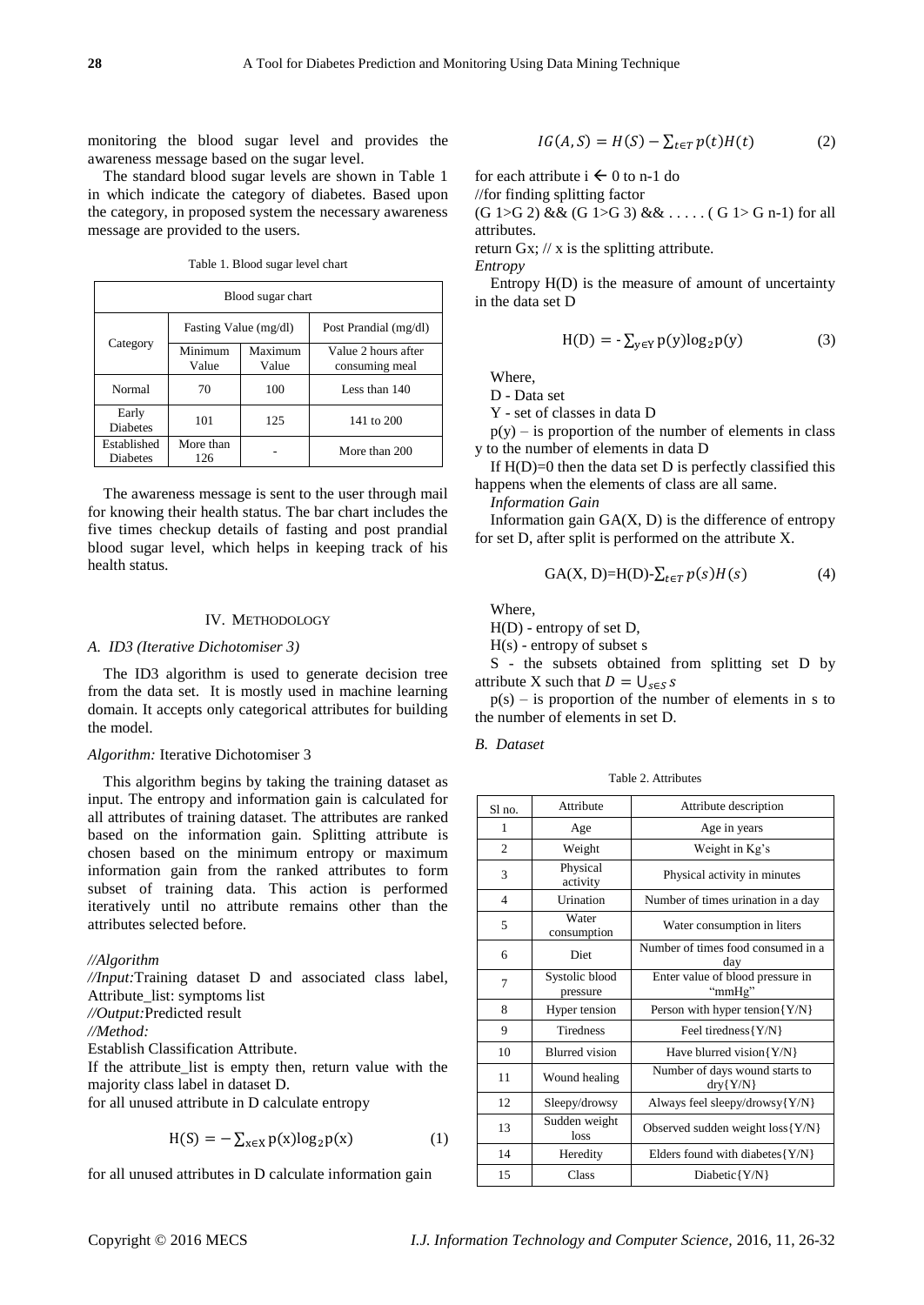The diabetes dataset is obtained from following laboratories

- $\bullet$  Srinivas diagnostic laboratory, Gayatripuram 1st stage, Mysuru.
- Balaji Diagnostic laboratory, Hospet.
- Annapurna multi-speciality hospital, Gangavathi
- Rotaract club of NMIT, Bangalore.

The dataset includes 150 records and 14 attributes with one class attribute. The attributes and their description is shown in Table 2.

## **Steps of ID3 algorithm**

**Step 1:** Establish Classification Attribute. //shown in table 5.1

**Step 2:** Provide training data to the classification algorithm

**Step 3:** Compute Classification Entropy for all unused attributes in the training data.

**Step 4:** For each attribute in table, calculate Information Gain using classification attribute.

**Step 5:** Chooses attribute with the minimum entropy or with maximum information gain finding the splitting factor.

**Step 6:** Repeat steps 4 until all attributes have been used, or the same classification value remains for all rows in the reduced table.

**Step 7:** Classification rule is generated after finding the splitting factors for all the attributes of training data.

**Step 8:** For the test data, based upon the classification rule generated the new data gets classified. The predicted result is classified as Diabetic or Nob- Diabetic.

## V. ANALYSIS

*A. Ranking of attributes for diabetes dataset*

|  |  | Table 3. Ranking Attributes |
|--|--|-----------------------------|
|--|--|-----------------------------|

| Attribute rank | Attribute nominal | <b>Attributes</b>       |
|----------------|-------------------|-------------------------|
| 0.12461        | 4                 | Frequent urination      |
| 0.09377        | 13                | Sudden weight loss      |
| 0.0608         | 9                 | tiredness               |
| 0.05298        | 14                | heredity                |
| 0.05175        | 12                | sleepy                  |
| 0.03631        | 11                | Wound healing           |
| 0.02311        | 8                 | Hyper tension           |
| 0.02252        | 7                 | <b>Blood</b> pressure   |
| 0.01999        | 5                 | <b>Excessive thirst</b> |
| 0.01874        | 1                 | Age                     |
| 0.01264        | $\overline{2}$    | Weight                  |
| 0.00559        | 10                | <b>Blurred</b> vision   |
| 0.00511        | 6                 | Diet                    |
| 0.0025         | 3                 | Physical activity       |

The attribute ranking evaluates the worth of an attribute by measuring the information gain ratio with respect to the class. The ranked attributes are shown in the below Table 3.

*B. Correctly classified and In-correctly classified instances*

Table 4. Correctly classified and In-correctly classified instances

| Algorithm | Correctly<br>classified | In-correctly classified |  |
|-----------|-------------------------|-------------------------|--|
| IDЗ       | 94%                     | 6%                      |  |

The above Table 4 shows the correctly classified and incorrectly classified instances for the diabetes dataset of 150 records. The correctly classified instance is 94% and incorrectly classified is 6% for ID3 algorithm.

The below Fig. 2 shows the graph for correctly and incorrectly classified instance percentage obtained for ID3 algorithm.



Fig.2. Graph for classified instances.

#### *C. Confusion matrix*

The confusion matrix is also called as contingency table. It helps to visualize the performance of the algorithm. The columns in the matrix represent the instance of predicted class and the row represents the instance of actual class.

| Table 5. Confusion Matrix |
|---------------------------|
|---------------------------|

| Confusion matrix |    | Positive Negative |  |
|------------------|----|-------------------|--|
| True             | 78 |                   |  |
| False            |    | 53                |  |

Table 5 is the confusion matrix, which includes the true positive(TP), true negative(TN), false positive(FP) and false negative(FN) values. These values are used for calculation of evaluation measures.

## *D. Evaluation measures*

Following are the evaluation measures for ID3 algorithm.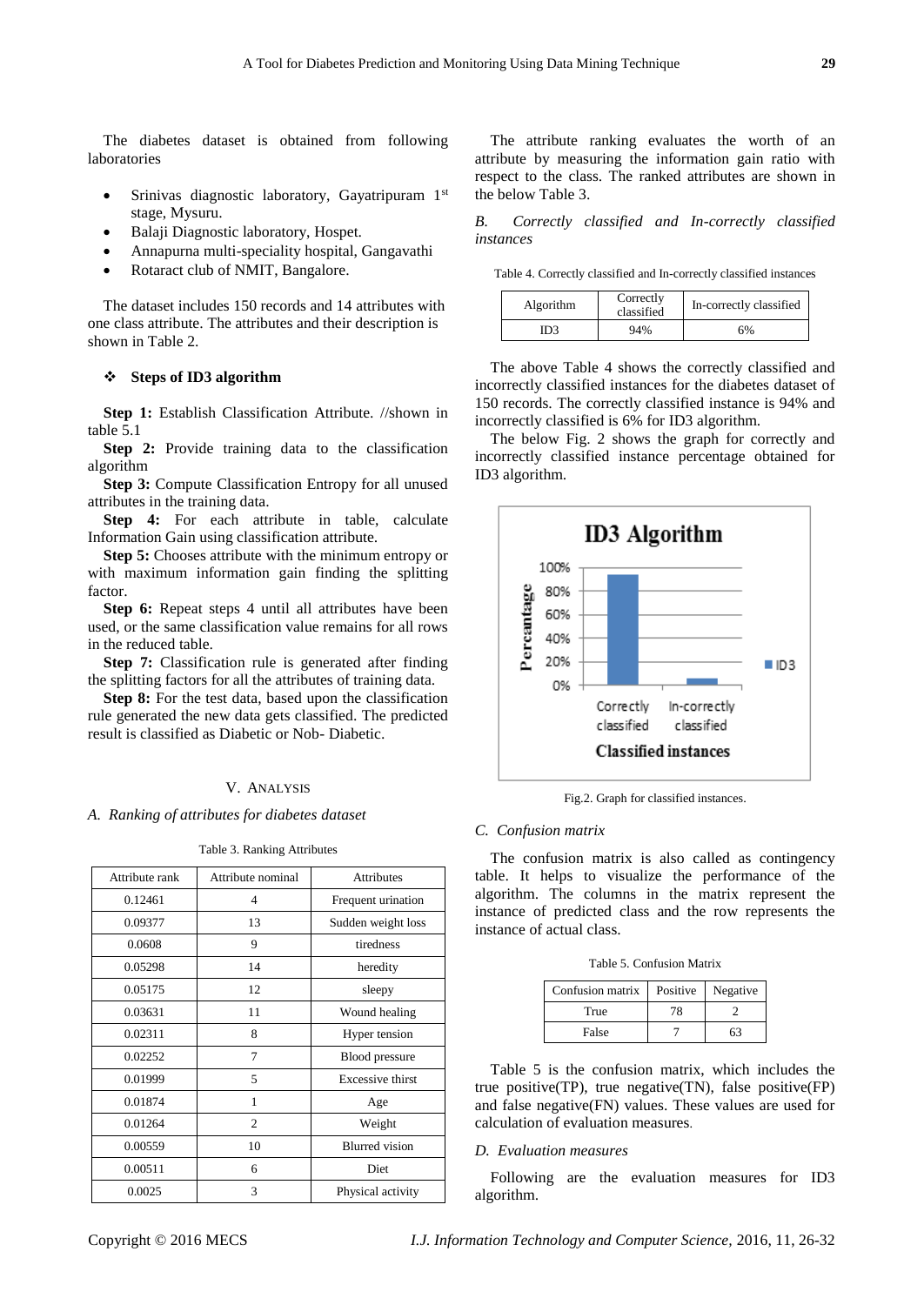Table 6. Evaluation Measures

| <b>Measures</b> | Description                                                                                                                                          | ID3<br>algorithm |
|-----------------|------------------------------------------------------------------------------------------------------------------------------------------------------|------------------|
| Sensitivity     | True positive rate, the percentage<br>of people correctly classified as<br>diabetic.<br>TP<br>$Sensitivity =$<br>$TP + FN$                           | 55%              |
| Specificity     | True negative rate, the percentage<br>of people correctly classified as not<br>having diabetes.<br>TN<br>Specificity = $\frac{F P + T N}{F P + T N}$ | 22%              |
| Accuracy        | The fraction of properly predicted<br>cases.<br>$TP + FN$<br>$Accuracy = \frac{TP + FP + TN + FN}{TP + FP + TN + FN}$                                | 94%              |
| Error rate      | The fraction of miss classified<br>cases.<br>$FP+FN$<br>Error rate = $\frac{1}{TP + FP + TN + FN}$                                                   | 6%               |

The Table 6 shows the list of evaluation measures. These measures help to find the accuracy of the ID3 algorithm for dataset used. The results obtained as sensitivity with 55%, specificity with 22%, accuracy with 94% and error rate with 6%. The Fig.3 shows the graph obtained for the evaluation measures calculated for ID3 algorithm.



Fig.3. Graph for evaluation measures

## VI. RESULTS

Fig. 4 shows the admin login page. After valid login the admin can view the user database and can access user database for any modifications required.

Fig 5 shows the user login page, where valid login details must be provided. After login the user can go for a health checkup or can view their own profile and can make modification if necessary. Sign-out is provided to end their session.

In Fig 6, the Diabetes predictor includes the list of symptoms, by which prediction can be performed. The Diabetes monitor include the fasting and post prandial blood sugar level list, by which user can keep track of his health.



Fig.4. Admin login and permissions to database



Fig.5. User Login Page and Health Checkup options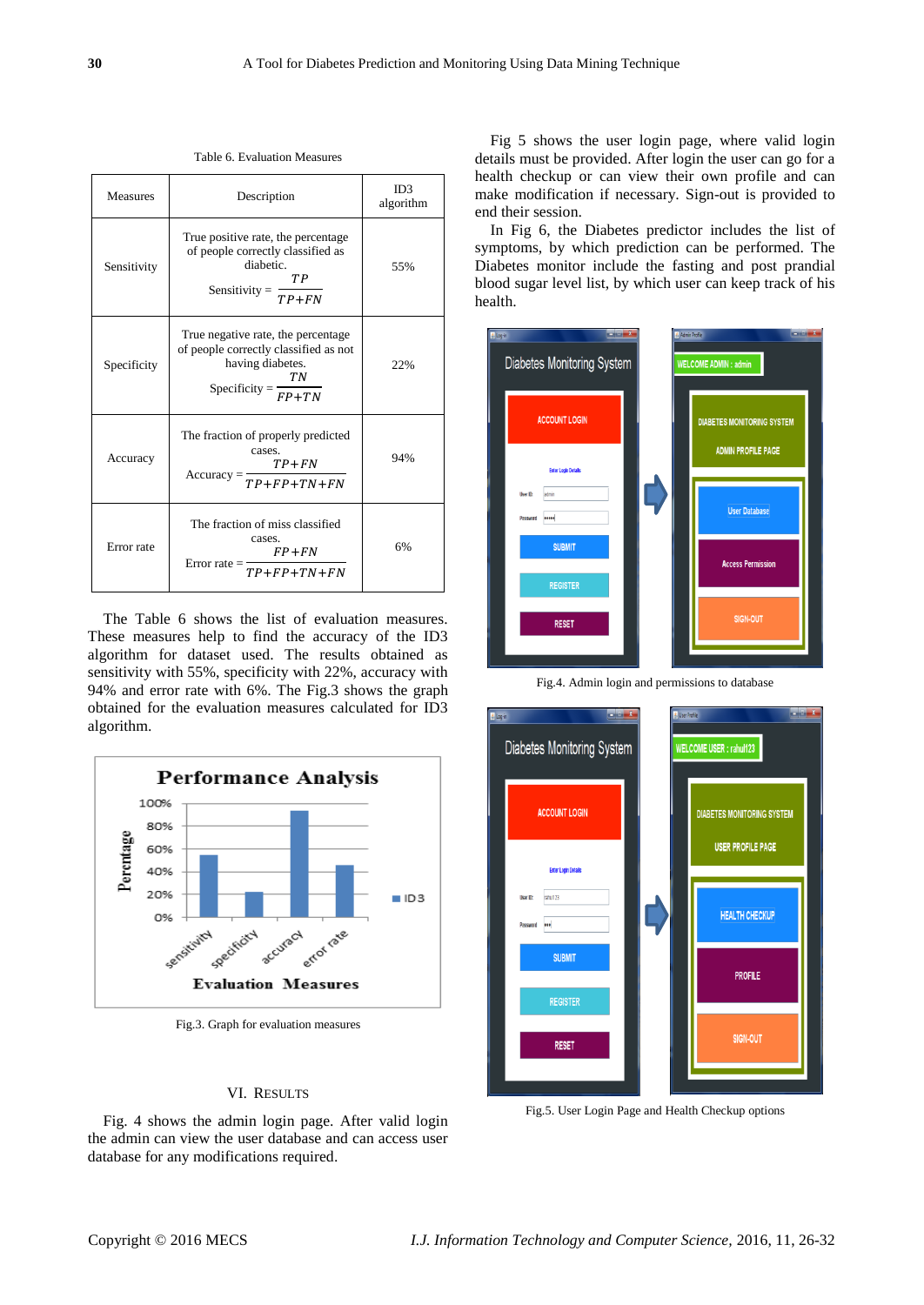

Fig.6. Health Checkup ModuleUHealth Checkup

|                                           |                | <b>Diabetes Predictor Panel</b>                                         |             |   |
|-------------------------------------------|----------------|-------------------------------------------------------------------------|-------------|---|
| Entry 1                                   |                | Entry 2                                                                 |             |   |
| 1.Age:                                    | 85             | 9. Fell Tiredness (Y/N):                                                |             |   |
| 2. Weight (in Kg's):                      | N              | 10. Blurred Vision (Y/N):                                               |             |   |
| 3. Physical Activity (in Minutes):        | Message        | $\left\vert \begin{array}{c} 1 \\ -1 \end{array} \right\vert$ [n Days]: |             | ŷ |
| 4. Number of times Urination (in a Day) : | ſ              | User classified as Diabetic<br>epyDrowsy (Y.N):                         |             |   |
| 5. Amount of water consumed(in liters):   |                | $\overline{\mathbf{0}}$<br>Loss (YIN):                                  |             |   |
| 6. Daily Diet (in Digits):                |                | ŷ<br>14. Heredity(YIN):                                                 |             |   |
| 7. Systolic Blood Pressure:               | 135            |                                                                         |             |   |
| 8. Hyper tension (Y/N):                   |                |                                                                         |             |   |
|                                           |                |                                                                         |             |   |
|                                           | <b>PREDICT</b> | SIGN-OUT<br><b>RESET</b>                                                | <b>BACK</b> |   |
|                                           |                |                                                                         |             |   |

Fig.7. Predicted as diabetic

Fig 7 and Fig 8 shows the diabetes predictor panel. The major common symptoms that cause diabetes are listed in a form. The user must enter the details properly and click on predict button for performing the prediction process.

The input given by the user is the test data and input is passed to the classification rule. For the given test data the classified result is provided as diabetic or non diabetic.

Fig 9 shows the diabetes monitor panel. Here the user must provide the details of laboratory test details of FBS, PPBS, FUS and PPUS. These are the fasting and post prandial blood (mg/dl) sugar level and urine sugar level.

| Entry 1                                  |                |         |                                 | Entry 2                 |             |                         |
|------------------------------------------|----------------|---------|---------------------------------|-------------------------|-------------|-------------------------|
| 1.Age:                                   | is.            |         | 9. Fell Tiredness (Y/N):        |                         |             |                         |
| 2. Weight (in Kg's):                     | 59             |         | 10. Blurred Vision (Y/N):       |                         |             |                         |
| 3. Physical Activity (in Minutes):       | <sub>15</sub>  | Message |                                 | <b>HALMA</b> (in Days): |             | $\overline{\mathbf{v}}$ |
| 4. Number of times Urination (in a Day): |                | G       | User classified as Non Diabetic | spyDrowsy (Y/N):        |             |                         |
| 5. Anount of water consumed in liters) ; |                |         | 0 <sub>k</sub>                  | Loss (YM):              |             |                         |
| 6. Daily Diet (in Digits):               |                | Ø       | 14. Heredity(11N):              |                         |             |                         |
| 7. Systelic Blood Pressure:              | 122            |         |                                 |                         |             |                         |
| 8. Hyper tension (Y/N):                  | Ń              |         |                                 |                         |             |                         |
|                                          |                |         |                                 |                         |             |                         |
|                                          | <b>PREDICT</b> |         | <b>RESET</b>                    | SIGN-OUT                | <b>BACK</b> |                         |

Fig.8. Predicted as non-diabetic

| - Diabetes Montan                            |                                     | <b>Diabetes Monitor Panel</b> | $m$ of $\mathbb{R}$                 |
|----------------------------------------------|-------------------------------------|-------------------------------|-------------------------------------|
|                                              | <b>BLOOD SUGAR LEVEL</b>            |                               | <b>URINE SUGAR LEVEL</b>            |
| 1. ENTER FBS VALUE:<br>2. ENTER PPBS VALUE : | is)<br>(3)                          |                               | Present<br>×<br>Present<br>×        |
|                                              |                                     |                               |                                     |
|                                              | <b>MONITOR</b><br><b>Show Graph</b> | SIGN-OUT<br><b>RESET</b>      | <b>BACK</b>                         |
| Ġ<br>D<br>o                                  | <b>RODE</b>                         |                               | <b>INCHI</b><br>$-1000$<br>505/2015 |

Fig.9. Diabetes Monitor panel



Fig.10. Diabetes monitoring chart